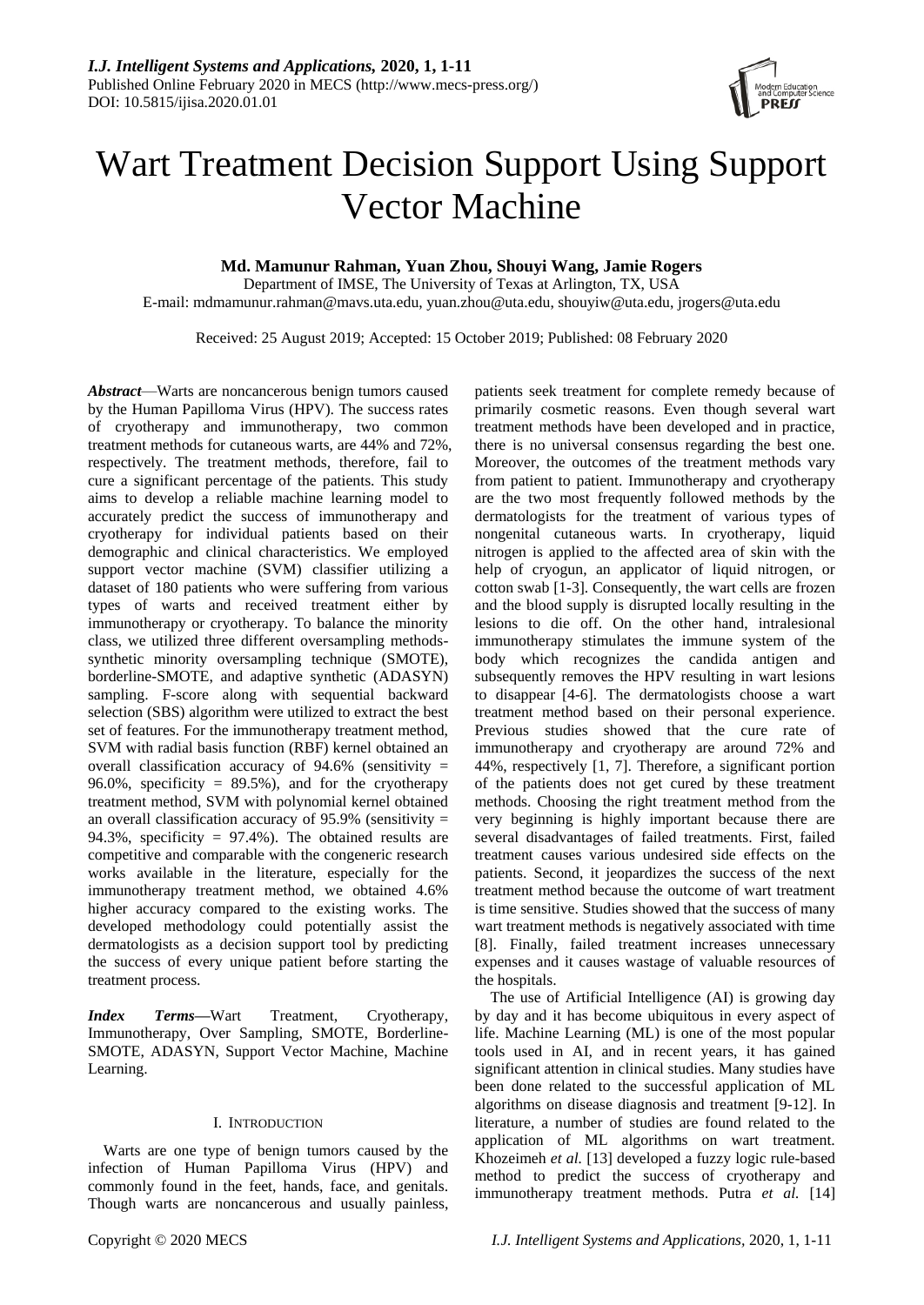employed AdaBoost with classification and regression tree (CART) and random forest (RF) algorithms as weak learners for the prediction of cryotherapy and immunotherapy wart treatments, respectively. Akben [15] applied the ID3 decision tree algorithm for modeling wart treatment predictive models and the developed models were then converted into fuzzy informative images. Guimarães *et al.* [16] proposed fuzzy neural networks for the improvement of the prediction system for the immunotherapy approach. In another study, Abdar *et al.* [17] employed evolutionary-based diagnosis system (IAPSO-AIRS) as an improved method for wart treatment selection. The aforementioned wart treatment studies used the same data source [18, 19] for training their ML models, and the maximum reported classification accuracies are 90.0% and 96.4% for the immunotherapy and cryotherapy treatment methods, respectively [15, 20].

However, the accuracy of the prediction system can be improved, especially for the immunotherapy treatment method where the dataset is extremely imbalanced. The objective of this study is to develop highly reliable ML models to predict the success of cryotherapy and immunotherapy for the treatment of warts by utilizing patients' demographic and clinical characteristics. Another objective is to rank the important features which play a crucial role in wart treatment success. A two-stage feature selection process is employed in our methodology to find out the best set of features for developing effective ML models. In the first stage, a filter algorithm is employed for ranking the features, and in the second stage, different ML models are employed as wrapper inside a sequential backward selection algorithm. The findings of this study would potentially help the dermatologists to choose the most appropriate method for individual patients before starting the treatment process.

#### II. DATA USED

In this study, we used two datasets that were originally collected by Khozeimeh *et al.* [13]. The datasets are available in the UCI machine learning repository [18, 19] which is maintained by the University of California, Irvine, and the repository is quite popular in the machine learning community. The data were collected along two years, from January 2013 to February 2015, in a dermatology clinic in Iran. Patients who were suffering from plantar and common types of warts and aged more than 15 years were treated by either immunotherapy or cryotherapy. There were 180 patients in total who were divided randomly into two groups of equal size, group A and Group B. Group A patients were treated by immunotherapy with intralesional injection of Candida antigen while group B patients were treated by cryotherapy with liquid nitrogen. The immunotherapy treatment method involved a maximum of three sessions with a gap of three weeks between two consecutive sessions. On the other hand, the cryotherapy treatment method involved a maximum of ten sessions with a gap of one week between two consecutive sessions. The outcomes of the treatment methods along with a set of clinical and demographic attributes of the patients were recorded in the datasets.

The immunotherapy dataset contains 90 observations with 8 attributes, while the cryotherapy dataset includes 90 observations with 7 attributes. The response variable for both datasets, treatment success, is dichotomous with labels 'Yes' or 'No'. The descriptive statistics of the demographic and clinical attributes of the 180 patients are summarized in Table 1. For the numerical variables, mean values and standard deviations are presented, and for the categorical variables, absolute frequencies are presented.

| $Sr. \#$ | <b>Features</b>                                    |             | Immunotherapy  |               | Cryotherapy              |                   |  |  |
|----------|----------------------------------------------------|-------------|----------------|---------------|--------------------------|-------------------|--|--|
|          |                                                    | Type        | Value (count)  | Mean $(SD)$   | Value (count)            | Mean $(SD)$       |  |  |
|          |                                                    |             | Male $(41)$    | ٠             | Male $(47)$              | ۰                 |  |  |
|          | Gender                                             | Categorical | Female (49)    | ۰.            | Female (43)              | ٠                 |  |  |
| 2        | Age (years)                                        | Numerical   | $15 - 56$      | 31.04 (12.23) | 15-67                    | 28.6 (13.36)      |  |  |
| 3        | Time elapsed before starting<br>treatment (months) | Numerical   | $0 - 12$       | 7.23(3.10)    | $0-12$                   | 7.66(3.4)         |  |  |
| 4        | Number of warts (count)                            | Numerical   | $1-19$         | 6.14(4.2)     | $1 - 12$                 | 5.51(3.57)        |  |  |
| 5        |                                                    |             | Common $(47)$  | ۰.            | Common $(54)$            | ٠                 |  |  |
|          | Type of warts                                      | Categorical | Plantar $(22)$ | ٠             | Plantar $(9)$            | ۰                 |  |  |
|          |                                                    |             | Both $(21)$    |               | Both (27)                | ۰                 |  |  |
| 6        | Surface area of the largest wart<br>$(mm^2)$       | Numerical   | $6-900$        | 95.7 (136.61) | 4-750                    | 85.83<br>(131.73) |  |  |
| 7        | Induration diameter (mm)                           |             |                | 14.33 (17.22) | $\overline{\phantom{a}}$ | ۰                 |  |  |
| 8        | Success of the treatment                           | Categorical | Yes $(71)$     | ٠             | Yes $(48)$               | ٠                 |  |  |
|          |                                                    |             | No(19)         |               | No(42)                   |                   |  |  |

Table 1. Descriptive statistics of the demographic and clinical attributes of the immunotherapy and cryotherapy datasets

Note: SD- standard deviation; mm- millimeter

Fig. 1(a) shows the plot of the features for the immunotherapy dataset. Immunotherapy was successful for 71 patients while the treatment method was not successful for 19 patients. Consequently, the distribution of the response classes is skewed- 78.9% 'Yes' versus 21.1% 'No'. According to the plots, immunotherapy showed a better success rate for younger patients, particularly whose age are within 30 years. Besides, this treatment method worked well for the patients who started the treatment process within 9 months of getting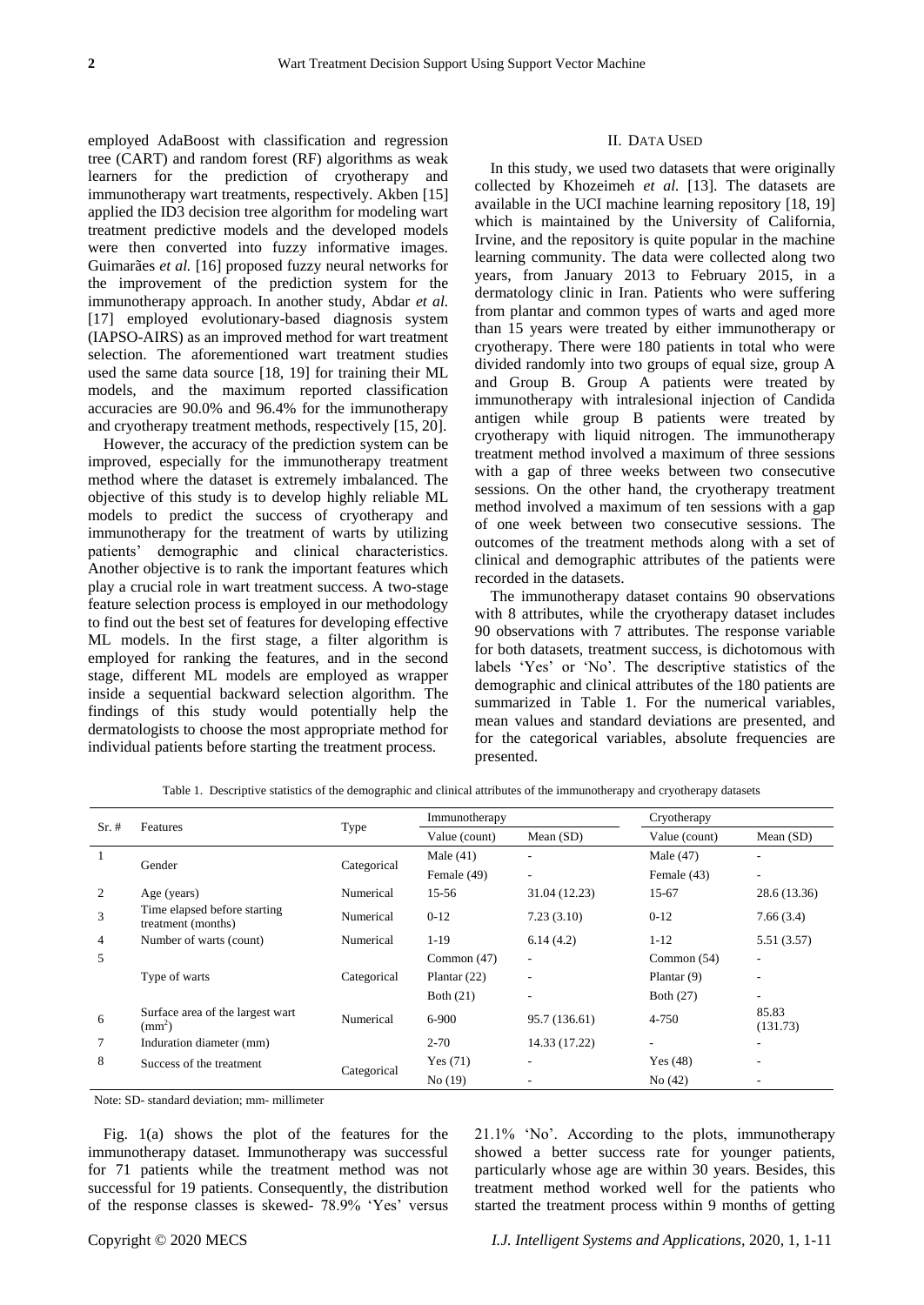the disease. However, this treatment method appeared to be less successful for the patients suffering from only common type of warts compared to the patients suffering from plantar or both types of warts. For the rest of the features, no explicit trend is observed from the plots.



Fig.1. Plot of the features for the datasets: **(a)** Immunotherapy **(b)** Cryotherapy

Fig. 1(b) shows the plot of the features for the cryotherapy dataset. The treatment method was successful for 48 patients while the method was not successful for 42 patients. Therefore, the distribution of the response classes is fairly balanced- 53.3% 'Yes' versus 46.7% 'No'. Similar to the immunotherapy treatment method, Cryotherapy treatment showed comparatively poor performance to cure warts of the elderly patients compared to the younger patients, especially patients aged more than 30 years are significantly less likely to cure by this treatment method. Time elapsed before starting the treatment method also shows a significant impact on treatment success. For example, patients who started the cryotherapy treatment after 9 months of getting the disease show a substantially low cure rate. In addition, the treatment method was comparatively successful for patients with the common or plantar type of warts than patients with both types of warts. For the rest of the features, no explicit trend is observed from the plots.

#### III. RESEARCH METHODOLOGY

Fig. 2 illustrates the overall research methodology we followed in this study. The following sections describe the major steps of this methodology.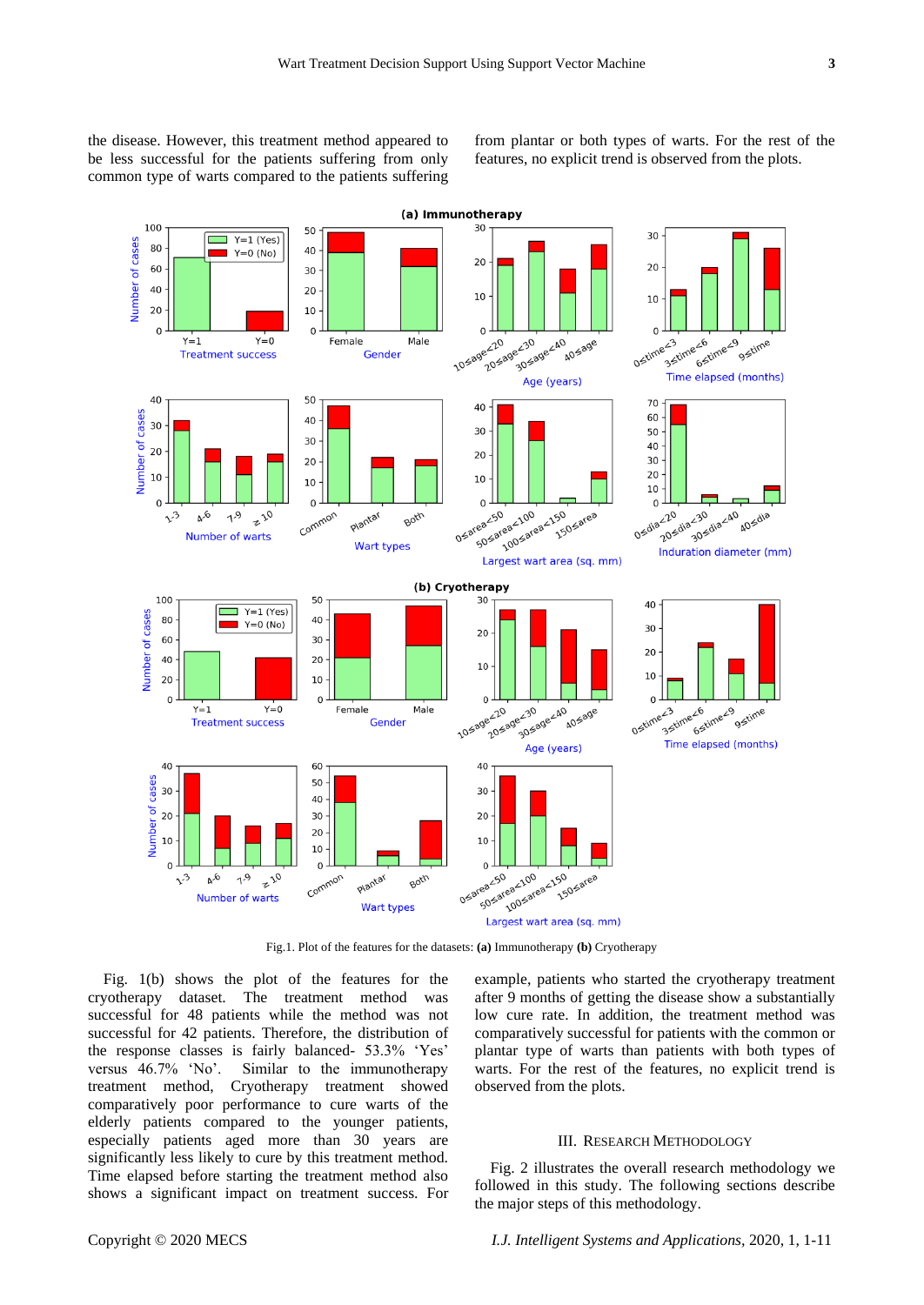

Fig.2. The overall methodology followed in this study

#### *A. Data preprocessing*

In this step, the input data are shuffled first and then standardized. Data standardization is important because many ML algorithms perform efficiently and provide better results on standardized data [21]. The input dataset is standardized by subtracting the mean value of the corresponding features and dividing by the standard deviations as shown in (1).

$$
x_i' = \frac{x - \bar{x}}{s} \tag{1}
$$

where  $x = (x_1, x_2, ..., x_n), x'_i$  is the i-th scaled data,  $\bar{x}$  and s are the mean value and standard deviation of the samples x, respectively.

# *B. Feature selection*

Feature selection is one of the most important steps before training a model. For most of the ML models, the classification success largely depends on the selection of the right set of input features and the models might demonstrate very poor performance due to the inclusion of too many, too few, or insubstantial features. The feature selection methods can be broadly classified into two groups, i.e., filter type and wrapper type. In the filter type method, the feature selection algorithms utilize various feature evaluation functions to evaluate the importance of the features [22, 23].

On the other hand, in the wrapper method, the classifier itself is used as a fitness function to extract the important features [24-25]. In this study, we utilized a combination of filter and wrapper method to extract the best set of features for the ML algorithms. For the filter type algorithm, we utilized the F-score method which has been used successfully in many ML-based clinical studies [26-28]. The larger the F-value, the higher the importance of the feature. For a given feature vector  $x_k \in \mathbb{R}$ ,  $k = 1, 2, ..., n$ , the F-score of the *i*-th feature can be calculated using (2) [29].

$$
F_i = \frac{(\bar{x}_i^{(+)}-\bar{x}_i)^2 + (\bar{x}_i^{(-)}-\bar{x}_i)^2}{\frac{1}{n_+-1}\sum_{k=1}^{n_+} (x_{k,i}^{(+)}-\bar{x}_i^{(+)})^2 + \frac{1}{n_--1}\sum_{k=1}^{n_-} (x_{k,i}^{(-)}-\bar{x}_i^{(-)})^2}
$$
(2)

where,  $n, n_{+}$  and  $n_{-}$  are the number of total instances, positive instances, and negative instances, respectively;  $\bar{x}_i^{\scriptscriptstyle (}$  $_{i}^{(+)}, \bar{x}_{i}^{(+)}$  $\bar{x}_i^{(-)}$  and  $\bar{x}_i$  are the average value of the positive instances, average value of the negative instances, and overall average value of the i-th feature, respectively;  $x_{k,i}^{(+)}$  and  $x_{k,i}^{(-)}$  are the value of the k-th positive and negative instance of the i-th feature, respectively. Fig. 3 depicts the ranking of the features and their corresponding F-scores. As per the figure, the ranking of the first four features are same for the immunotherapy and cryotherapy datasets; the ranking is different for the remaining features.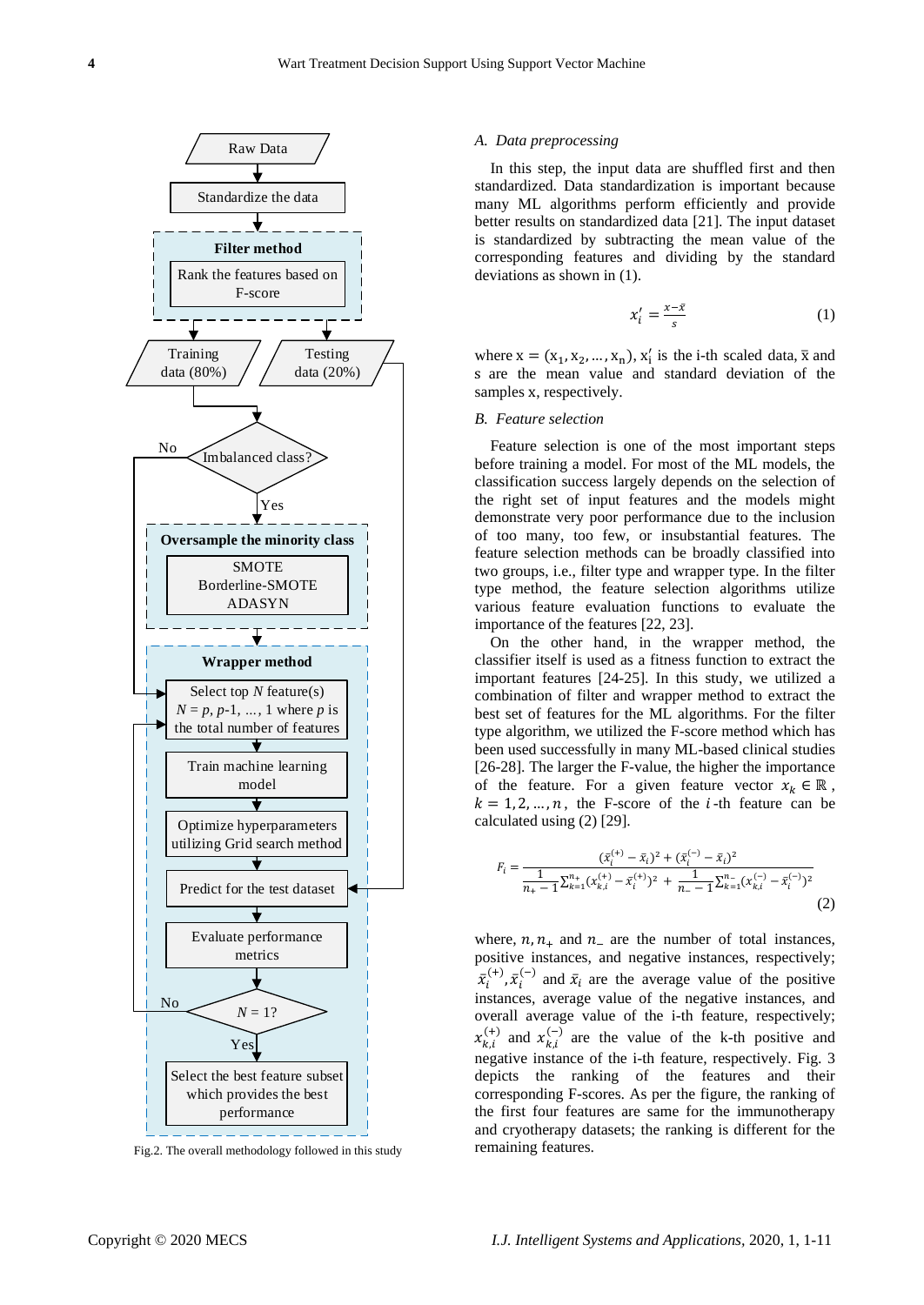

Fig.3. Feature ranking based on F-scores

#### *C. Oversampling*

In our study, the output classes of the cryotherapy dataset are fairly balanced, 53.3% 'Yes' versus 46.7% 'No'; on the other hand, the immunotherapy dataset is highly imbalanced, 78.9% 'Yes' versus 21.1% 'No'. There is a significant drawback of this imbalanced dataset. Most of the standard ML classifiers will lead to learning bias and consequently, the classification performance for the minority class ('No') will be poor [30, 31]. To overcome this problem, we balanced the immunotherapy dataset by creating synthetic samples of the minority class ('No') using three different oversampling

algorithms such as synthetic minority oversampling technique (SMOTE) [32], Borderline-SMOTE [33], and adaptive synthetic (ADASYN) sampling [34].

SMOTE is the most popular oversampling technique in literature. The minority class samples are oversampled in SMOTE algorithm along with the k-nearest neighbors of the minority class. During oversampling, all the sample points of the minority class are given equal weight. However, the samples near the borderline are more likely to be misclassified compared to the samples lying far from the borderline. To address this issue, in Borderline-SMOTE, a variant of SMOTE algorithm, oversampling is performed only near the borderline which separates the majority and minority classes. On the other hand, in ADASYN algorithm, more focus is provided on the samples which are difficult to train compared to the samples which are easy to train. Consequently, relatively more synthetic samples are generated around the difficult to train minority samples. The new balanced dataset, therefore, not only minimizes the learning bias of ML classifier but also pushes the decision boundary to the hard to train sample points.

It is noted that the oversampling techniques are applied only on the training dataset, while the testing dataset is kept completely separate so that it cannot artificially increase the testing accuracy. We split the data randomly into 80% and 20% as the training set and testing set, respectively. We used the python library 'imbalancedlearn 0.5.0' [35] for the implementation of the mentioned oversampling algorithms.

Fig. 4 shows the 3-D scatter plot of the top three features (Age, Elapsed time before starting the treatment, and Wart type) of the immunotherapy dataset before and after oversampling of the minority class by SMOTE, Borderline-SMOTE, and ADASYN algorithm.



Fig.4. 3-D scatter plot of the top three features for the immunotherapy dataset before and after oversampling by three different algorithms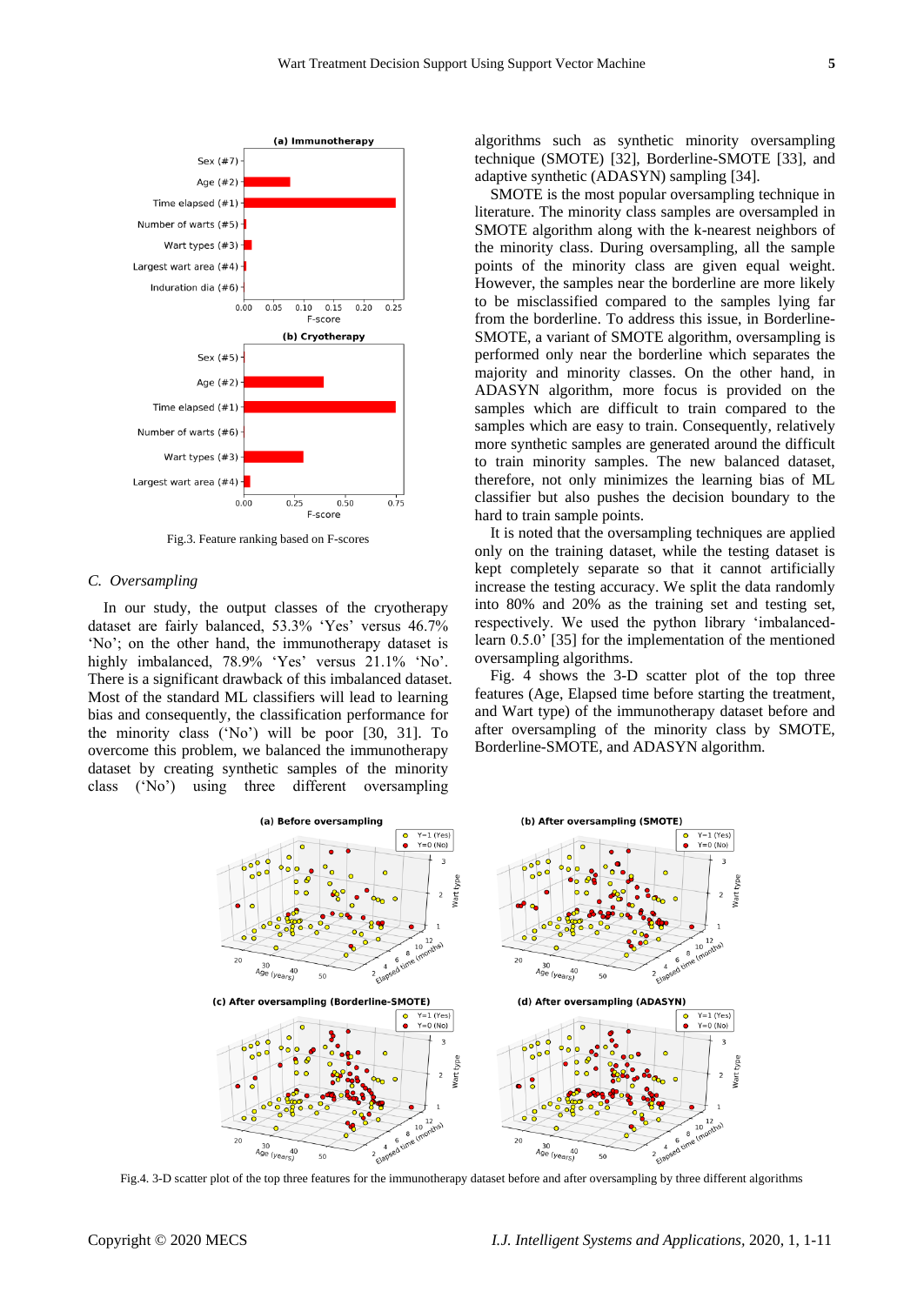#### *D. Sequential backward selection of the features*

We applied the Sequential Backward Selection (SBS) algorithm [36], a wrapper type feature selection method to extract the best set of features for a given ML classifier. The SBS method works in a top-to-bottom manner. In this study, we implemented the following modified SBS algorithm.

- Step 1: Train an initial model with all the *p* features and evaluate the performance of the model.
- Step 2: Remove the feature with the lowest score obtained from the F-score method, train model with (*p*-1) features and evaluate performance.
- Step 3: Remove the feature with the  $2<sup>nd</sup>$  lowest score, train model with (*p*-2) features and evaluate performance. Continue this procedure until only one feature remains in the model.
- Step 4: Select the subset of the features that achieved the highest model performance.

#### *E. Hyperparameter optimization*

Hyperparameter optimization is an important step for ML models since the classification performance greatly depends on choosing the appropriate values of the related hyperparameters. We utilized the grid search method to find out the best hyperparameter setting for our model. In our SVM classifier, the hyperparameters required to be optimized are penalty parameter: *C*, and kernel function parameters: *d*, γ. First, we considered a discrete space of the hyperparameters  $(C, d, \gamma)$  for the polynomial kernel, and (*C,* γ) for the RBF kernel, where  $C, \gamma \in \{2^{-10}, 2^{-9}, ..., 2^{10}\}$ , and  $d \in \{1, 2, ..., 5\}$ . The exponential sequence of the hyperparameters  $C$  and  $\gamma$  is a practical method of discretization to complete the grid search process within a reasonable duration of time. Next, we trained our SVM classifier for every possible combination of the hyperparameters. Finally, we selected the hyperparameter values which provided the maximum classification accuracy.

#### *F. Model Building*

The whole dataset is divided into training and testing set. Randomly 80% of the data are assigned as training set and rest of the 20% of the data are assigned as testing set. In this study, we utilized the Support Vector Machine (SVM) algorithm to train our ML model utilizing the training dataset. SVM was first developed by Vapnik [37] and it has been proven as a very powerful method in many clinical studies [38-41]. SVM is a non-probabilistic binary classifier which works by creating an optimal hyperplane that maximizes the margin between two classes. Besides linear classification, SVM can effectively perform non-linear classification by applying kernel trick [42].

Given a training dataset containing instance-label pairs  $\{(x_i, y_i)|x_i \in \mathbb{R}^N, y_i \in \{-1, 1\}, i = 1, 2, ..., n\}$ , SVM [43,44] requires to solve the following primal optimization problem:

$$
\min_{w,b,\xi} \frac{1}{2} ||w||^2 + c \sum_{i=1}^n \xi_i
$$
 (3)

subject to 
$$
\begin{cases} y_i(w \cdot x_i + b) \ge 1 - \xi_i \\ \xi_i \ge 0 \text{ and } i = 1, 2, ..., n \end{cases}
$$
 (4)

Here,  $C \in \mathbb{R}^+$  is the user defined penalty parameter of the error term,  $w$  is the weight vector which defines the direction of the separating hyperplane,  $b$  is the bias term, and  $\xi_i$  is a slack variable. The optimization problem defined by  $(3)$  and  $(4)$  can be solved efficiently by Lagrange multipliers method. After performing appropriate substitutions, we usually solve the below dual problem which is basically a convex constrained quadratic programming (CCQP) problem:

$$
\min_{a} \frac{1}{2} \sum_{i,j=1}^{n} a_i a_j y_i y_j (x_i, x_j) - \sum_{i=1}^{n} a_i
$$
 (5)

subject to 
$$
\sum_{i=1}^{n} a_i y_i = 0, 0 \le a_i \le C
$$
 and  $i = 1, 2, ..., n$  (6)

Using primal dual relationship, once the optimization problem is solved, the optimum weight vectors satisfy (7).

$$
w_o = \sum_{i=1}^{n} y_i a_i x_i
$$
 (7)

According to (7), the optimal weight vector is the linear combination of input samples. The decision function for new sample points can be computed utilizing (8).

$$
g(x) = \operatorname{sgn}\left(\sum_{i,j=1}^{n} a_i y_i x_i + b\right) \tag{8}
$$

If it is not possible to separate the training data by a linear hyperplane, the input vectors  $x_i$  are mapped into a higher dimensional feature space with the help of kernel functions. In this case, the decision function can be formulated as (9).

$$
g(x) = \text{sgn}\left(\sum_{i,j=1}^{n} a_i y_i K(x_i, x_j) + b\right)
$$
 (9)

The following three are the most popular kernel functions:

- Linear:  $K(x_i, x_j) = x_i^T x_j^T$
- Polynomial:  $K(x_i, x_j) = (\gamma x_i^T x_j^T + 1)^d$ , where  $\gamma \in \mathbb{R}^+$  and  $d \in \mathbb{Z}^+$  is the degree of the polynomial
- Radial Basis Function (RBF):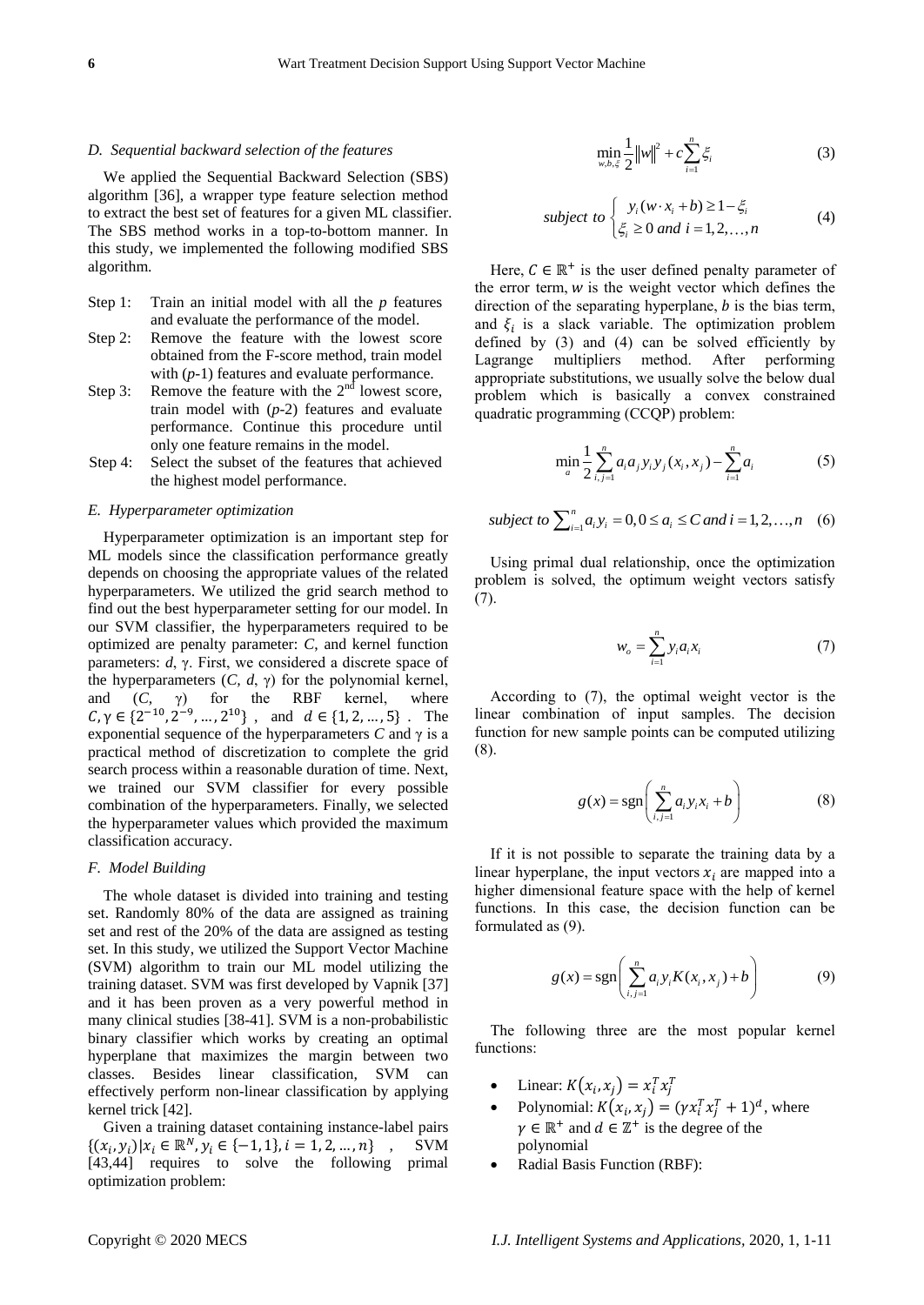$$
K(x_i, x_j) = exp(-\gamma ||x_i - x_j||^2), \qquad \gamma \in \mathbb{R}^+
$$

In our study, we deployed all the three kernel functions for the cryotherapy and immunotherapy datasets and chose the best performing ones.

# *G. Model assessment*

For the assessment of our ML model, we predicted the dependent variable, treatment outcome, utilizing the 20% testing dataset which are completely unseen to our trained ML model. For the performance evaluation, three statistical measures are used, which include sensitivity, specificity, and accuracy [45]. Sensitivity represents the probability of correctly identifying the True Positive (TP) class, Y = 'Yes', while specificity represents the probability of correctly identifying the True Negative (TN) class,  $Y = 'No'.$  If the model predicts a class as negative while the actual class is positive, we define it as False Negative (FN). On the contrary, if the model predicts a class as positive while the actual class is negative, we define it as False Positive (FP). Overall, accuracy measures the probability of detecting the true class. Sensitivity, specificity, and accuracy were computed using (10-12).

$$
Sensitivity = \frac{TP}{TP + FN}
$$
 (10)

$$
Specificity = \frac{TN}{TN + FP}
$$
 (11)

$$
Accuracy = \frac{TP + TN}{TP + TN + FP + FN}
$$
 (12)

## IV. RESULTS AND DISCUSSION

Table 2 presents the performance of SVM classifier with the various subset of top features at different iterations based on feature ranking and SBS algorithm. For the immunotherapy dataset, the SVM classifier performed best when oversampled the minority class by ADASYN algorithm compared to the other two algorithms, SMOTE and Borderline-SMOTE. The

accuracy shown in the table for the immunotherapy dataset is only for the ADASYN algorithm. According to the table, the accuracy of the SVM classifier gradually increased up to iteration 5, and then gradually decreased in the subsequent iterations 6 to 7. For this dataset, the SVM classifier performed best with the top three features- time elapsed before starting the treatment, patient's age, and wart type. In a similar way, for the cryotherapy dataset, the accuracy of the classifier consistently increased up to iteration 3. For this dataset, the SVM classifier performed best with the top four features- time elapsed before starting the treatment, patient's age, wart type, and surface area of the largest wart.

Table 3 summarizes the performance of our SVM classifiers with the optimized hyperparameter values. For the immunotherapy dataset, after oversampling utilizing ADASYN algorithm, RBF kernel with the top three features performed best with 94.6% overall classification accuracy (sensitivity =  $96.0\%$ , specificity =  $89.5\%$ ). On the other hand, for the cryotherapy dataset, third order polynomial kernel outperformed rest of the kernel functions. The average classification accuracy for the SVM model was  $95.9\%$  (sensitivity =  $94.3\%$ , specificity  $= 97.4\%$ ).

SMOTE Borderline-SMOTE ADASYN



Fig.5. Comparison of the performance metrics of the immunotherapy dataset for SMOTE, Borderline-SMOTE, and ADASYN oversampling algorithms

Table 2. Performance of the feature subsets at different iterations based on feature ranking and SBS algorithm

| Immunotherapy |           |                     |                  | Cryotherapy |           |                   |              |  |  |
|---------------|-----------|---------------------|------------------|-------------|-----------|-------------------|--------------|--|--|
| Model         | Dimension | Selected features   | Accuracy $(\% )$ | Model       | Dimension | Selected features | Accuracy (%) |  |  |
| #1            |           | 3, 2, 5, 6, 4, 7, 1 | 79.5             | #1          | 6         | 3, 2, 5, 6, 1, 4  | 88.9         |  |  |
| #2            | 6         | 3, 2, 5, 6, 4, 7    | 81.8             | #2          |           | 3, 2, 5, 6, 1     | 94.6         |  |  |
| #3            |           | 3, 2, 5, 6, 4       | 83.1             | #3          | 4         | 3, 2, 5, 6        | 95.9         |  |  |
| #4            | 4         | 3, 2, 5, 6          | 89.0             | #4          |           | 3, 2, 5           | 92.1         |  |  |
| #5            | 3         | 3, 2, 5             | 94.6             | #5          | 2         | 3.2               | 87.5         |  |  |
| #6            | ↑         | 3, 2                | 81.1             | #6          |           | 3                 | 84.2         |  |  |
| #7            |           | 3                   | 80.3             |             |           |                   |              |  |  |

**Note:** Feature mapping: 1- Gender, 2- Age, 3- Time elapsed before starting treatment, 4- Number of warts, 5- Wart type, 6- Surface area of the largest wart, 7- Induration diameter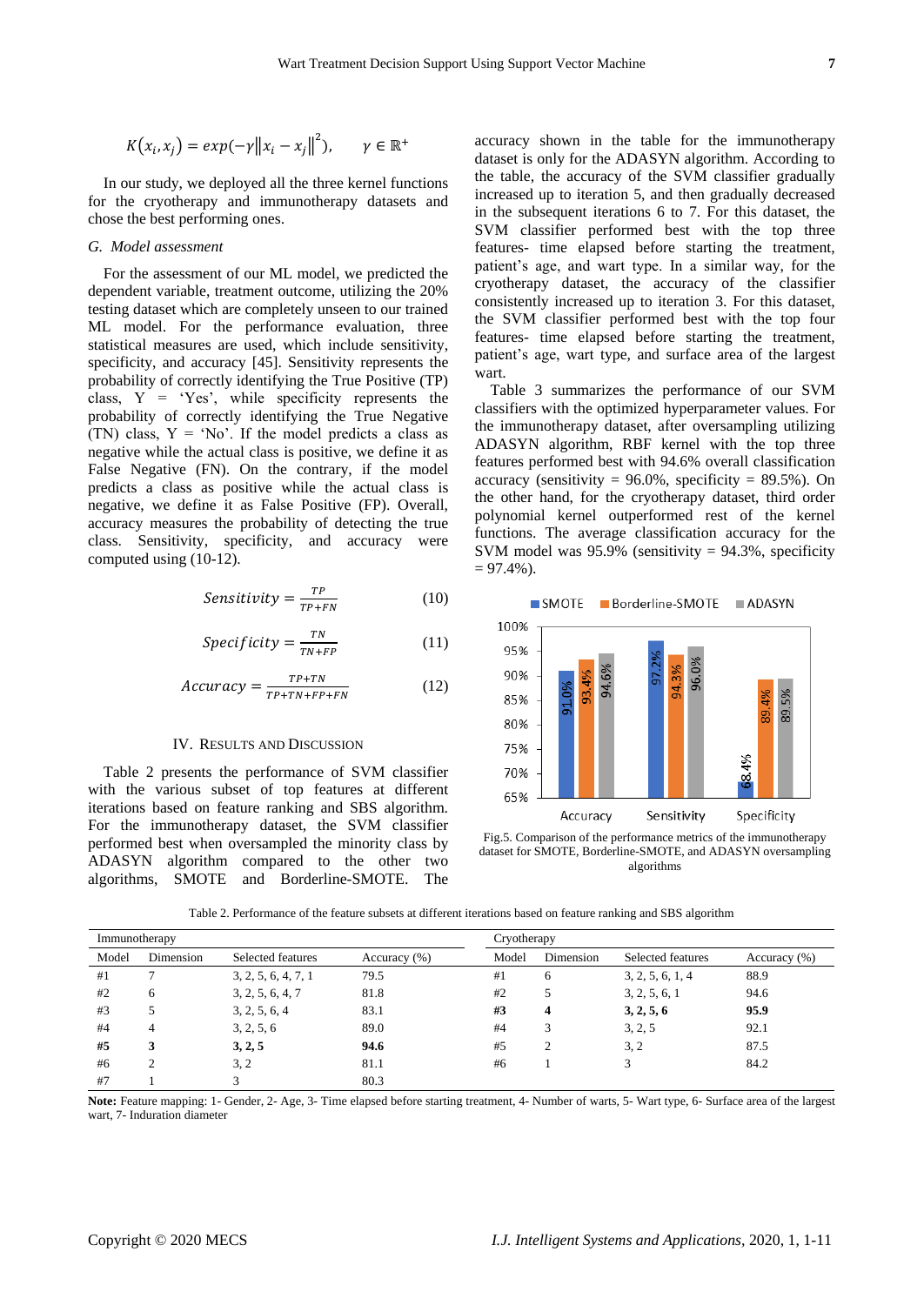Table 3. Performance summary of SVM classifier with optimized hyperparameters

| <b>Dataset</b>                         | Selected features                          | Kernel function             |         |      | Accuracy | Sensitivity | Specificity |
|----------------------------------------|--------------------------------------------|-----------------------------|---------|------|----------|-------------|-------------|
| Immunotherapy<br>(ADASYN oversampling) | Time elapsed, Age, Wart type               | RBF                         | $2 - 2$ | - 23 | 94.6%    | 96.0%       | 89.5%       |
| Cryotherapy                            | Time elapsed, Age, Wart<br>type, Wart area | Polynomial<br>$(order = 3)$ | $2 - 4$ | - 23 | 95.9%    | 94.3%       | 97.4%       |

Fig. 5 shows the comparison of the performance metrics, i.e., accuracy, sensitivity, and specificity, when the minority class of the immunotherapy dataset is oversampled by SMOTE, Borderline-SMOTE, and ADASYN algorithms. According to the figure, the overall classification accuracy is maximum for the ADASYN algorithm. Though SMOTE algorithm provided maximum sensitivity, the specificity and classification accuracy are the lowest among the three oversampling methods.

Besides SVM classifier, we employed other wellknown ML models for the immunotherapy and cryotherapy datasets and the performance metrics are summarized in Table 4. According to the table, the overall performance of our proposed SVM classifier is better than the rest of the ML models. However, K-Nearest Neighbors and Random Forest classifiers provided the maximum specificity for the cryotherapy and immunotherapy treatment methods, respectively.

| Table 4. Performance of proposed method with popular classification algorithms |  |  |  |  |  |
|--------------------------------------------------------------------------------|--|--|--|--|--|
|--------------------------------------------------------------------------------|--|--|--|--|--|

|                          | Immunotherapy |             |             | Cryotherapy |             |             |  |  |
|--------------------------|---------------|-------------|-------------|-------------|-------------|-------------|--|--|
| Algorithms               | Accuracy      | Sensitivity | Specificity | Accuracy    | Sensitivity | Specificity |  |  |
| <b>KNN</b>               | 80.9%         | 78.1%       | 93.6%       | 89.5%       | 86.8%       | 92.3%       |  |  |
| <b>BLR</b>               | 76.3%         | 72.2%       | 80.0%       | 88.9%       | 85.7%       | 92.1%       |  |  |
| <b>LDA</b>               | 75.2%         | 74.0%       | 77.8%       | 89.6%       | 86.4%       | 92.3%       |  |  |
| <b>ODA</b>               | 75.2%         | 76.4%       | 72.6%       | 85.4%       | 92.9%       | 75.7%       |  |  |
| <b>CART</b>              | 85.3%         | 85.2%       | 88.4%       | 90.8%       | 88.8%       | 92.6%       |  |  |
| RF                       | 92.7%         | 95.1%       | 84.8%       | 93.7%       | 90.6%       | 98.0%       |  |  |
| Bagging                  | 90.7%         | 93.2%       | 78.1%       | 91.5%       | 88.7%       | 95.2%       |  |  |
| <b>Adaptive Boosting</b> | 84.9%         | 89.5%       | 64.2%       | 93.6%       | 90.9%       | 96.4%       |  |  |
| <b>Gradient Boosting</b> | 87.2%         | 90.8%       | 74.9%       | 95.0%       | 94.3%       | 95.1%       |  |  |
| Proposed method          | 94.6%         | $96.0\%$    | 89.5%       | 95.9%       | 94.3%       | 97.4%       |  |  |

**Note:** Bold faced numbers denote the best values; KNN- K-Nearest Neighbors; BLR- Binary Logistic Regression; , LDA- Linear Discriminant Analysis; QDA- Quadratic Discriminant Analysis; CART= Classification and Regression Tree; RF= Random Forest

|  |  |  |  |  | Table 5. Comparison of our results with previous studies |  |
|--|--|--|--|--|----------------------------------------------------------|--|
|  |  |  |  |  |                                                          |  |

| Study and year                | Dataset       | Accuracy | Sensitivity  | Specificity  |
|-------------------------------|---------------|----------|--------------|--------------|
| Khozeimeh et al. (2017) [13]  | Immunotherapy | 83.3%    | 87.0%        | 71.0%        |
| Akben(2018) [15]              | Immunotherapy | 90.0%    | 97.2%        | 63.2%        |
| Nugroho et al. (2018) [46]    | Immunotherapy | 84.4%    | 91.4%        | 55.0%        |
| Jain et al. (2018) [47]       | Immunotherapy | 88.1%    | Not reported | Not reported |
| Basarslan et al. (2018) [48]  | Immunotherapy | 84.0%    | Not reported | Not reported |
| Degirmenci et al.(2018) [49]  | Immunotherapy | 81.3%    | Not reported | Not reported |
| Akyol et al. (2018) [20]      | Immunotherapy | 89.3%    | 95.7%        | 60.0%        |
| Guimar ães et al. (2019) [50] | Immunotherapy | 88.6%    | 93.0%        | 86.0%        |
| Abdar et al.(2019) [17]       | Immunotherapy | 84.4%    | Not reported | Not reported |
| Jia et al.(2019) [51]         | Immunotherapy | 76.2%    | Not reported | Not reported |
| This study                    | Immunotherapy | 94.6%    | 96.0%        | 89.5%        |
| Khozeimeh et al. (2017) [13]  | Cryotherapy   | 80.0%    | 82.0%        | 77.0%        |
| Akben(2018) [15]              | Cryotherapy   | 94.4%    | 89.6%        | 100.0%       |
| Nugroho et al. (2018) [46]    | Cryotherapy   | 93.3%    | 88.5%        | 98.0%        |
| Jain et al. (2018) [47]       | Cryotherapy   | 94.8%    | Not reported | Not reported |
| Basarslan et al. (2018) [48]  | Cryotherapy   | 95.4%    | Not reported | Not reported |
| Degirmenci et al. (2018) [49] | Cryotherapy   | 93.1%    | Not reported | Not reported |
| Akyol et al. (2018) [20]      | Cryotherapy   | 96.4%    | 94.4%        | 100.0%       |
| Guimar ães et al. (2019) [50] | Cryotherapy   | 84.3%    | 97.0%        | 41.0%        |
| Abdar et al.(2019) [17]       | Cryotherapy   | 94.4%    | Not reported | Not reported |
| This study                    | Cryotherapy   | 95.9%    | 94.3%        | 97.4%        |

**Note:** Bold faced numbers denote the best values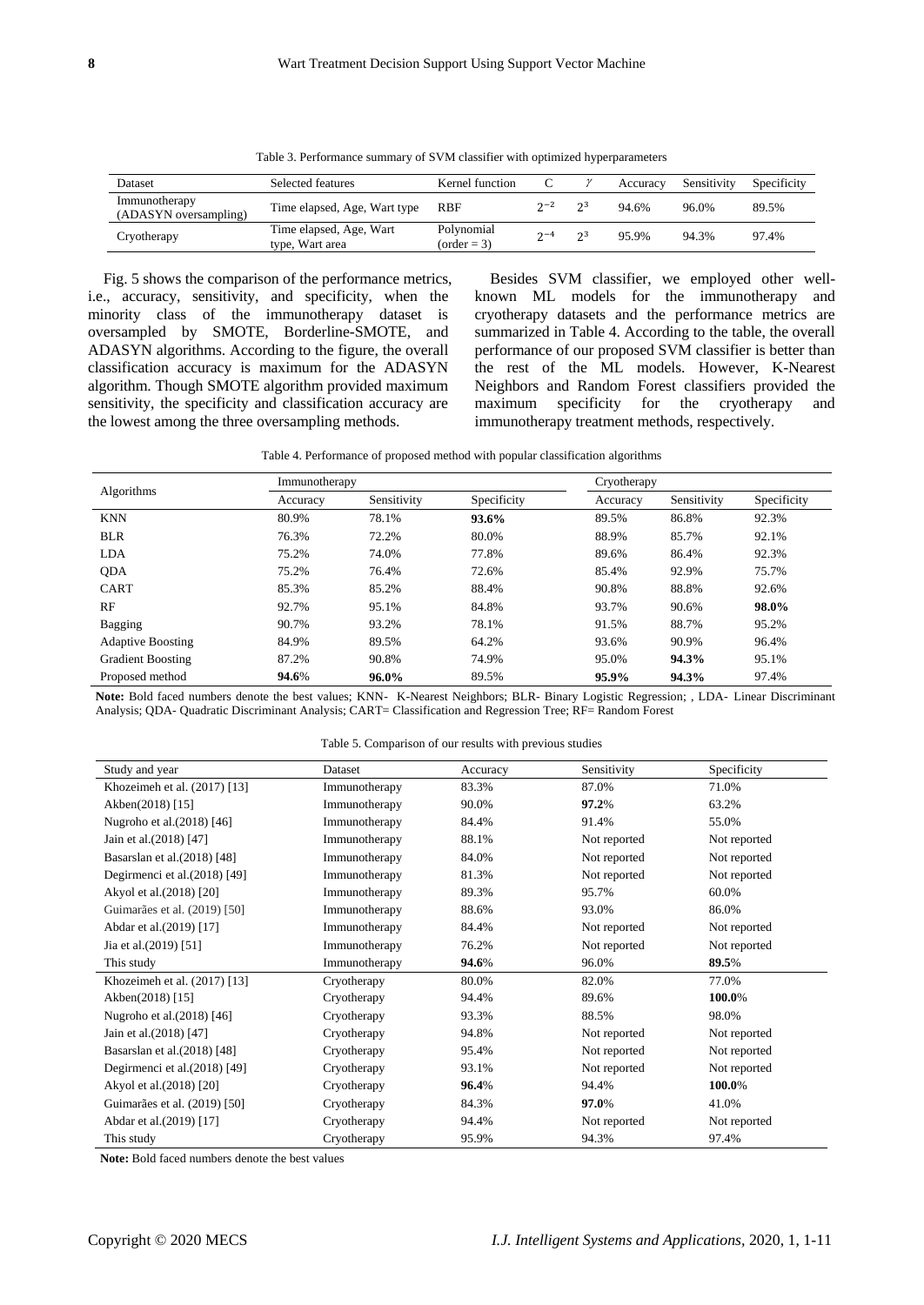Table 5 compares the results of our study with previous studies in the literature regarding the applications of ML algorithms on wart treatment. For the immunotherapy treatment method, our classification model achieved 4.6% higher classification accuracy compared to the secondbest model reported by Akben [15]. Although the study by Akben achieved the maximum sensitivity of 97.2%, the achieved specificity value was only 63.2%; therefore, the model is not reliable to detect the true negative class  $(Y =$ 'No'). The author did not follow any preventive measures to balance the dataset; consequently, the trained model failed to learn to predict the minority class  $(Y = 'No')$ properly. On the other hand, for the cryotherapy dataset, our study achieved the second-highest classification accuracy, 95.9%. This value is competitive and comparable with the study by Akyol *et* al. [20] where the maximum classification accuracy of 96.4% was reported.

In our study, we followed a two-step process for finding the best set of features for training our ML model. In the first step, we employed the F-score method to rank the features and in the second step, different ML algorithms are applied. However, the ranking of the features could be different by employing other filter algorithms. In that case, the optimum set of features from the SBS algorithm could be different. In addition, to balance the minority class, we created synthetic samples of the training dataset by deploying oversampling algorithms. An alternative approach could be giving more weight values to the samples that belong to the minority class. Consequently, the cost function would be penalized more for misclassification of a minority class compared to a majority class. These alternative approaches might end up with different performance metrics.

## V. CONCLUSION

In this study, we employed the SVM algorithm to develop an expert system to predict the effectiveness of immunotherapy and cryotherapy for the treatment of warts by analyzing patients' demographic and clinical information. We combined the F-score algorithm, a filter method, with the SBS algorithm, a wrapper method, to develop predictive ML models. Besides, we employed different oversampling algorithms to overcome the imbalanced dataset problem. We compared our results with state-of-the-art methodologies found in the literature. The developed SVM models showed promising classification performances, especially for the immunotherapy dataset where the distribution of the target classes was highly skewed. The developed expert system could potentially assist the dermatologists as a decision support tool to choose between cryotherapy and immunotherapy as a wart treatment method for every unique patient by predicting the success before starting the treatment process. Therefore, early prediction of a treatment method success might possibly help to reduce the undesirable side effects for the patients and save valuable resources of the hospitals by minimizing the probability of treatment failures.

It should be noted that the dataset used in this study

represents a particular race. In the future, more robust and generalized ML models can be developed by obtaining additional data on different groups of patients from different races and geographic locations. Furthermore, the specificity of the immunotherapy treatment method is still below 90%; therefore, there is still room for improvement of this performance metric.

#### ACKNOWLEDGMENT

The authors would like to thank the anonymous reviewers for their valuable recommendations. The authors did not receive any specific grant for this work to be carried out.

#### **REFERENCES**

- [1] I. Ahmed, S. Agarwal, A. Ilchyshyn, S. Charles Holmes, J. Berth - Jones, Liquid nitrogen cryotherapy of common warts: cryo - spray vs. cotton wool bud, Br. J. Dermatol. 144 (2001) 1006–1009.
- [2] N. Tomson, J. Sterling, I. Ahmed, J. Hague, J. Berth -Jones, Human papillomavirus typing of warts and response to cryotherapy, J. Eur. Acad. Dermatology Venereol. 25 (2011) 1108–1111.
- [3] S.C. Bruggink, J. Gussekloo, M.Y. Berger, K. Zaaijer, W.J.J. Assendelft, M.W.M. de Waal, J.N.B. Bavinck, B.W. Koes, J.A.H. Eekhof, Cryotherapy with liquid nitrogen versus topical salicylic acid application for cutaneous warts in primary care: randomized controlled trial, Can. Med. Assoc. J. 182 (2010) 1624–1630.
- [4] M. Maronn, C. Salm, V. Lyon, S. Galbraith, One year experience with candida antigen immunotherapy for warts and molluscum, Pediatr. Dermatol. 25 (2008) 189–192.
- [5] R.J. Signore, Candida albicans intralesional injection immunotherapy of warts, Cutis. 70 (2002) 185–192.
- [6] S.M. Johnson, P.K. Roberson, T.D. Horn, Intralesional injection of mumps or Candida skin test antigens: a novel immunotherapy for warts, Arch. Dermatol. 137 (2001) 451–455.
- [7] R.C. Phillips, T.S. Ruhl, J.L. Pfenninger, M.R. Garber, Treatment of warts with Candida antigen injection, Arch. Dermatology-Chicago. 136 (2000) 1274.
- [8] M.M. Rahman, S. Wang, Y. Zhou, J. Rogers, Predicting the Performance of Cryotherapy for Wart Treatment Using Machine Learning Algorithms, in: IISE Annu. Conf., Institute of Industrial and Systems Engineers, Orlando, FL, 2019.
- [9] E. Barati, M. Saraee, A. Mohammadi, N. Adibi, M.R. Ahmadzadeh, A survey on utilization of data mining approaches for dermatological (skin) diseases prediction, J. Sel. Areas Heal. Informatics. 2 (2011) 1–11.
- [10] S.O. Olatunji, H. Arif, Identification of Erythemato-Squamous skin diseases using extreme learning machine and artificial neural network, ICTACT J. Softw Comput. 4 (2013) 627–632.
- [11] A. Esteva, B. Kuprel, R.A. Novoa, J. Ko, S.M. Swetter, H.M. Blau, S. Thrun, Dermatologist-level classification of skin cancer with deep neural networks, Nature. 542 (2017) 115.
- [12] M. Antkowiak, Artificial Neural Networks vs. Support Vector machines for skin diseases recognition, Neural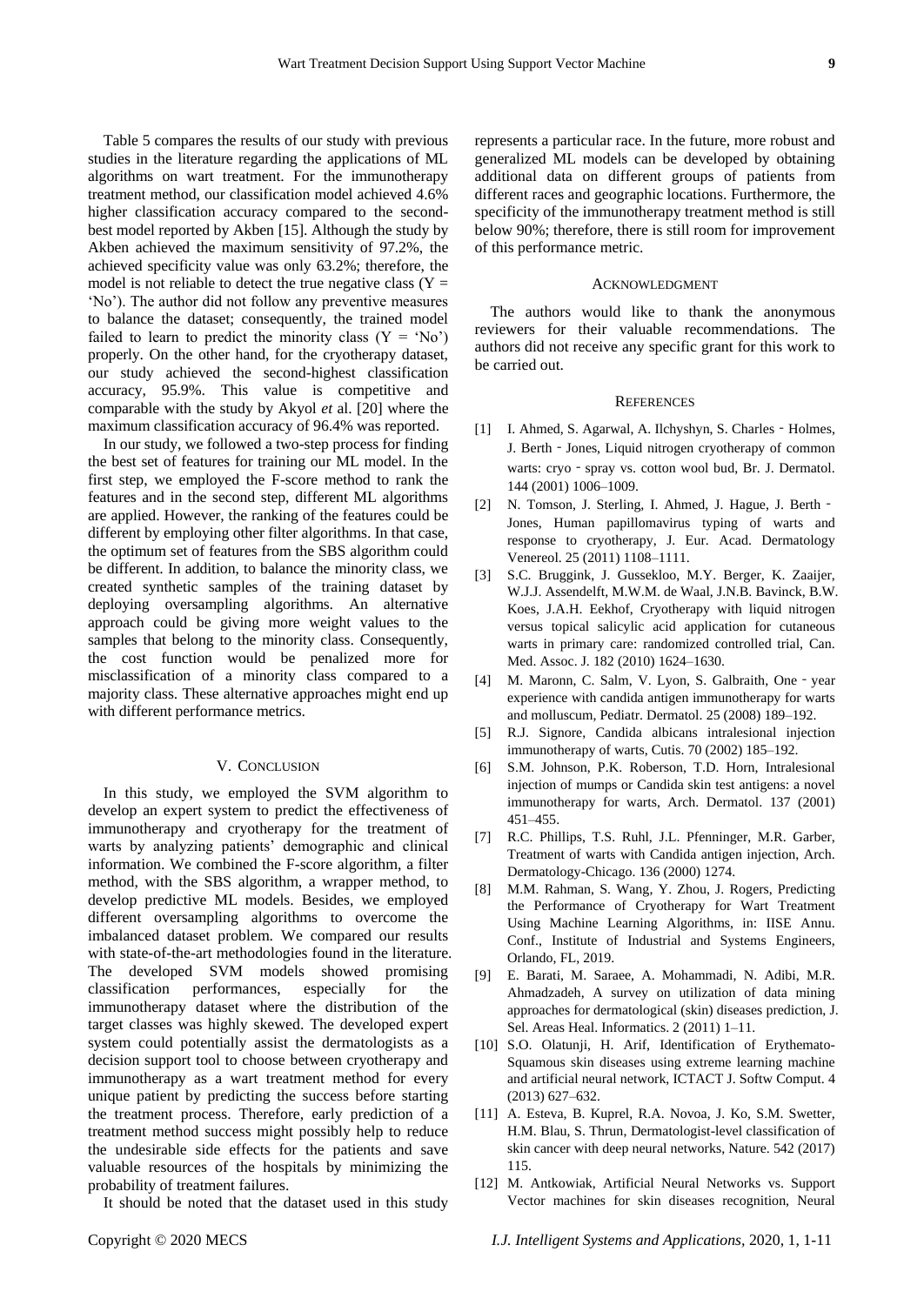Networks. (2006).

- [13] F. Khozeimeh, R. Alizadehsani, M. Roshanzamir, A. Khosravi, P. Layegh, S. Nahavandi, An expert system for selecting wart treatment method, Comput. Biol. Med. 81 (2017) 167–175. doi:10.1016/j.compbiomed.2017.01.001.
- [14] M.A. Putra, N.A. Setiawan, S. Wibirama, Wart treatment method selection using AdaBoost with random forests as a weak learner, Commun. Sci. Technol. 3 (2018) 52–56.
- [15] S.B. Akben, Predicting the success of wart treatment methods using decision tree based fuzzy informative images, Biocybern. Biomed. Eng. 38 (2018) 819–827.
- [16] A.J. Guimarães, V.J.S. Araujo, P.V. de Campos Souza, V.S. Araujo, T.S. Rezende, Using Fuzzy Neural Networks to the Prediction of Improvement in Expert Systems for Treatment of Immunotherapy, in: Ibero-American Conf. Artif. Intell., Springer, 2018: pp. 229–240.
- [17] M. Abdar, V.N. Wijayaningrum, S. Hussain, R. Alizadehsani, P. Pławiak, U.R. Acharya, V. Makarenkov, IAPSO-AIRS: A Novel Improved Machine Learningbased System for Wart Disease Treatment, (n.d.).
- [18] D. Dheeru, E. Karra Taniskidou, UCI machine learning repository [https://archive.ics.uci.edu/ml/datasets/Cryotherapy+Datas et+], in: University of California, Irvine, School of Information and Computer Sciences, 2017.
- [19] D. Dheeru, E. Karra Taniskidou, UCI machine learning repository [https://archive.ics.uci.edu/ml/datasets/Immunotherapy+D ataset], in: University of California, Irvine, School of Information and Computer Sciences, 2017.
- [20] K. AKYOL, A. KARACI, Y. GÜLTEPE, A Study on Prediction Success of Machine Learning Algorithms for Wart Treatment, Int. Conf. Adv. Technol. Comput. Eng. Sci. (2018) 186–188.
- [21] L. Al Shalabi, Z. Shaaban, B. Kasasbeh, Data mining: A preprocessing engine, J. Comput. Sci. 2 (2006) 735–739.
- [22] M. Dash, H. Liu, Feature selection for classification, Intell. Data Anal. 1 (1997) 131–156.
- [23] L. Yu, H. Liu, Feature selection for high-dimensional data: A fast correlation-based filter solution, in: Proc. 20th Int. Conf. Mach. Learn., 2003: pp. 856–863.
- [24] S. Das, Filters, wrappers and a boosting-based hybrid for feature selection, in: Icml, 2001: pp. 74–81.
- [25] S. Maldonado, R. Weber, A wrapper method for feature selection using support vector machines, Inf. Sci. (Ny). 179 (2009) 2208–2217.
- [26] M.F. Akay, Support vector machines combined with feature selection for breast cancer diagnosis, Expert Syst. Appl. 36 (2009) 3240-3247. doi:10.1016/j.eswa.2008.01.009.
- [27] S. Güneş, K. Polat, Ş. Yosunkaya, Multi-class f-score feature selection approach to classification of obstructive sleep apnea syndrome, Expert Syst. Appl. 37 (2010) 998– 1004.
- [28] M.M. Rahman, Y. Ghasemi, E. Suley, Y. Zhou, S. Wang, J. Rogers, Machine Learning Based Computer Aided Diagnosis of Breast Cancer Utilizing Anthropometric and Clinical Features.
- [29] Y.-W. Chen, C.-J. Lin, Combining SVMs with various feature selection strategies, in: Featur. Extr., Springer, 2006: pp. 315–324.
- [30] G.M. Weiss, F. Provost, Learning when training data are

costly: The effect of class distribution on tree induction, J. Artif. Intell. Res. 19 (2003) 315–354.

- [31] Y. Sun, A.K.C. Wong, M.S. Kamel, Classification of imbalanced data: A review, Int. J. Pattern Recognit. Artif. Intell. 23 (2009) 687–719.
- [32] N. V Chawla, K.W. Bowyer, L.O. Hall, W.P. Kegelmeyer, SMOTE: synthetic minority over-sampling technique, J. Artif. Intell. Res. 16 (2002) 321–357.
- [33] H. Han, W.-Y. Wang, B.-H. Mao, Borderline-SMOTE: a new over-sampling method in imbalanced data sets learning, in: Int. Conf. Intell. Comput., Springer, 2005: pp. 878–887.
- [34] H. He, Y. Bai, E.A. Garcia, S. Li, ADASYN: Adaptive synthetic sampling approach for imbalanced learning, in: 2008 IEEE Int. Jt. Conf. Neural Networks (IEEE World Congr. Comput. Intell., IEEE, 2008: pp. 1322–1328.
- [35] G. Lema fre, F. Nogueira, C.K. Aridas, Imbalanced-learn: A python toolbox to tackle the curse of imbalanced datasets in machine learning, J. Mach. Learn. Res. 18 (2017) 559–563.
- [36] S.J. Reeves, Z. Zhe, Sequential algorithms for observation selection, IEEE Trans. Signal Process. 47 (1999) 123–132.
- [37] V. Vapnik, The Nature of Statistical Learning Theory  $\cdot$  6 [MJ New York, Springer-Verlag. 1 (1995) 995.
- [38] K. Shankar, S.K. Lakshmanaprabu, D. Gupta, A. Maseleno, V.H.C. de Albuquerque, Optimal feature-based multi-kernel SVM approach for thyroid disease classification, J. Supercomput. (2018) 1–16.
- [39] G. Orru, W. Pettersson-Yeo, A.F. Marquand, G. Sartori, A. Mechelli, Using support vector machine to identify imaging biomarkers of neurological and psychiatric disease: a critical review, Neurosci. Biobehav. Rev. 36 (2012) 1140–1152.
- [40] B. Magnin, L. Mesrob, S. Kinkingnéhun, M. Pélégrini-Issac, O. Colliot, M. Sarazin, B. Dubois, S. Lehéricy, H. Benali, Support vector machine-based classification of Alzheimer's disease from whole-brain anatomical MRI, Neuroradiology. 51 (2009) 73–83.
- [41] S. Pan, S. Iplikci, K. Warwick, T.Z. Aziz, Parkinson's Disease tremor classification–A comparison between Support Vector Machines and neural networks, Expert Syst. Appl. 39 (2012) 10764–10771.
- [42] B. Scholkopf, A.J. Smola, Learning with kernels: support vector machines, regularization, optimization, and beyond, MIT press, 2001.
- [43] C. Cortes, V. Vapnik, Support-vector networks, Mach. Learn. 20 (1995) 273–297.
- [44] B.E. Boser, I.M. Guyon, V.N. Vapnik, A training algorithm for optimal margin classifiers, in: Proc. Fifth Annu. Work. Comput. Learn. Theory, ACM, 1992: pp. 144–152.
- [45] A.G. Lalkhen, A. McCluskey, Clinical tests: sensitivity and specificity, Contin. Educ. Anaesth. Crit. Care Pain. 8 (2008) 221–223.
- [46] H.W. Nugroho, T.B. Adji, N.A. Setiawan, Random forest weighting based feature selection for c4. 5 algorithm on wart treatment selection method, Int. J. Adv. Sci. Eng. Inf. Technol. 8 (2018) 1858–1863.
- [47] R. Jain, R. Sawhney, P. Mathur, Feature Selection for Cryotherapy and Immunotherapy Treatment Methods Based on Gravitational Search Algorithm, in: 2018 Int. Conf. Curr. Trends Towar. Converging Technol., IEEE,